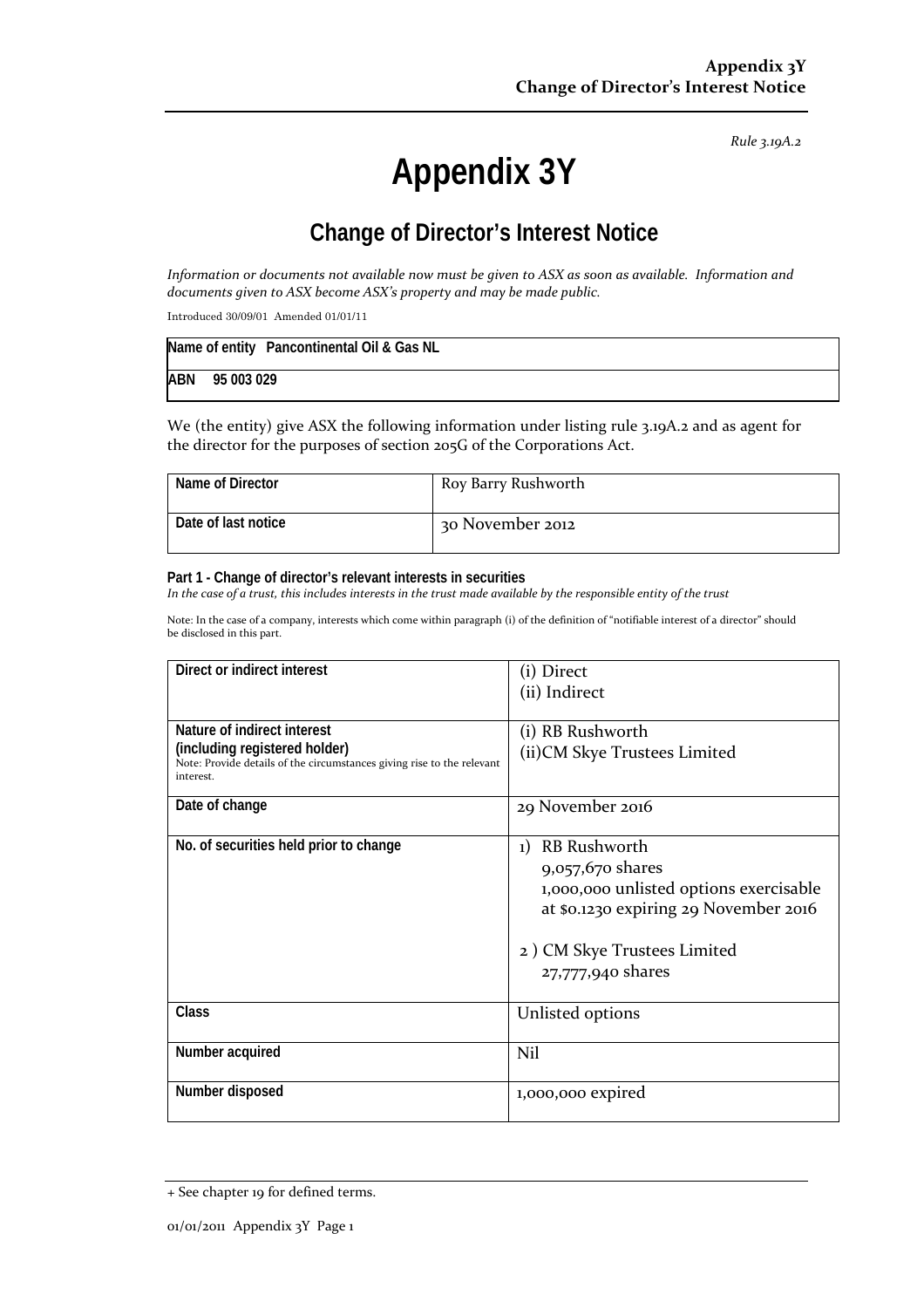| Value/Consideration<br>Note: If consideration is non-cash, provide details and estimated<br>valuation                                                                      | Nil                                                                                     |
|----------------------------------------------------------------------------------------------------------------------------------------------------------------------------|-----------------------------------------------------------------------------------------|
| No. of securities held after change                                                                                                                                        | 1) RB Rushworth<br>9,057,670 shares<br>2) LJ Skye Trustees Limited<br>27,777,940 shares |
| Nature of change<br>Example: on-market trade, off-market trade, exercise of options,<br>issue of securities under dividend reinvestment plan, participation in<br>buy-back | <b>Expiry of Options</b>                                                                |

### **Part 2 – Change of director's interests in contracts**

Note: In the case of a company, interests which come within paragraph (ii) of the definition of "notifiable interest of a director" should be disclosed in this part.

| Detail of contract                                                                                                                                                          | N/A |
|-----------------------------------------------------------------------------------------------------------------------------------------------------------------------------|-----|
| Nature of interest                                                                                                                                                          |     |
| Name of registered holder<br>(if issued securities)                                                                                                                         |     |
| Date of change                                                                                                                                                              |     |
| No. and class of securities to which interest<br>related prior to change<br>Note: Details are only required for a contract in relation to<br>which the interest has changed |     |
| Interest acquired                                                                                                                                                           |     |
| Interest disposed                                                                                                                                                           |     |
| Value/Consideration<br>Note: If consideration is non-cash, provide details and an<br>estimated valuation                                                                    |     |
| Interest after change                                                                                                                                                       |     |

<sup>+</sup> See chapter 19 for defined terms.